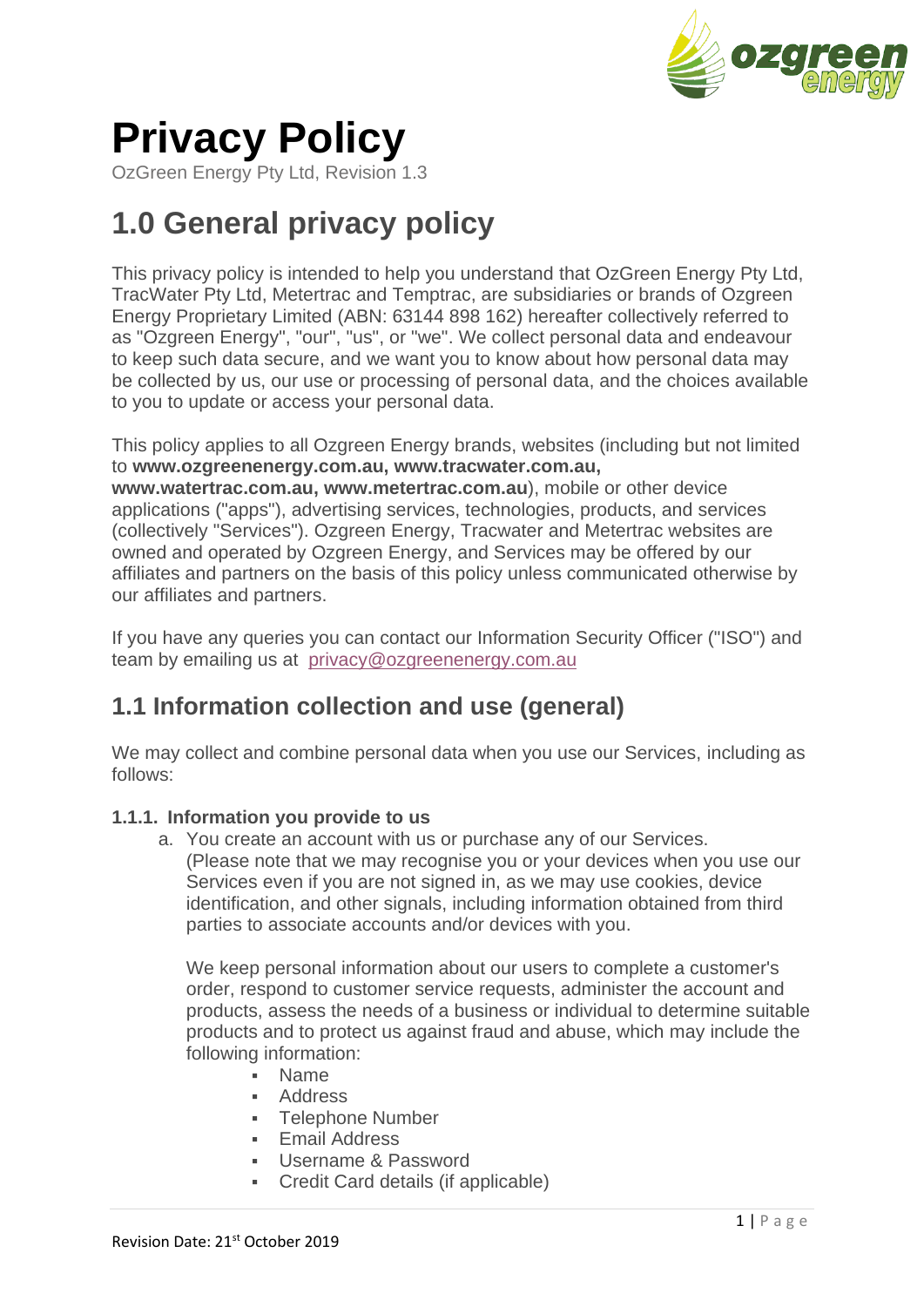

- Business/entity/organisation details and identification
- Account number
- **·** Invoice number
- When Services will expire and/or were purchased/renewed
- **•** Information requests
- Customer service requests which may include notes or details explaining what you asked or what response you received
- Other data that may identify you
- b. You use our Services to communicate with others, or upload, or store any data content (such as remote device data. Alarms and alert messaging services and attachments, comments, photographs, audio and video).
- c. You complete contact forms or request newsletters or other information from us. Typically, this will be via email, live chat, or via our website.
- d. You participate in any contest, promotion, survey, or activity we promote that might require information about you.
- e. You submit an enquiry, expression of interest, application for a job, or otherwise wish to work with us.
- f. We (including our agents, representatives, and staff) receive an enquiry involving customer support, technical support, billing and accounts related support, compliance and legal issues, or media, including if you seek our assistance.
- g. We store and analyse any data or communication content, including email content from incoming and outgoing mail in order to personalise, develop, and/or provide relevant, content, features, and Services.
- h. You otherwise use our Services, including to view content or install any software we make available.

#### **1.1.2 Information from analytics, cookies, tracking, and similar technologies**

We may collect information from data collection technologies to allow us to understand your activity on and off our Services, to collect and store information when you interact with Services we offer to partners, and to analyse and improve the performance of our Services.

Such information:

- a. Is collected when you access websites, interactive widgets, applications, and other products (both on and off of our Services) where our data collection technologies (such as cookies, development tools, and other technologies) are present.
- b. collected from your devices (including portable and non-portable computers, mobile phones, and tablets) that may include: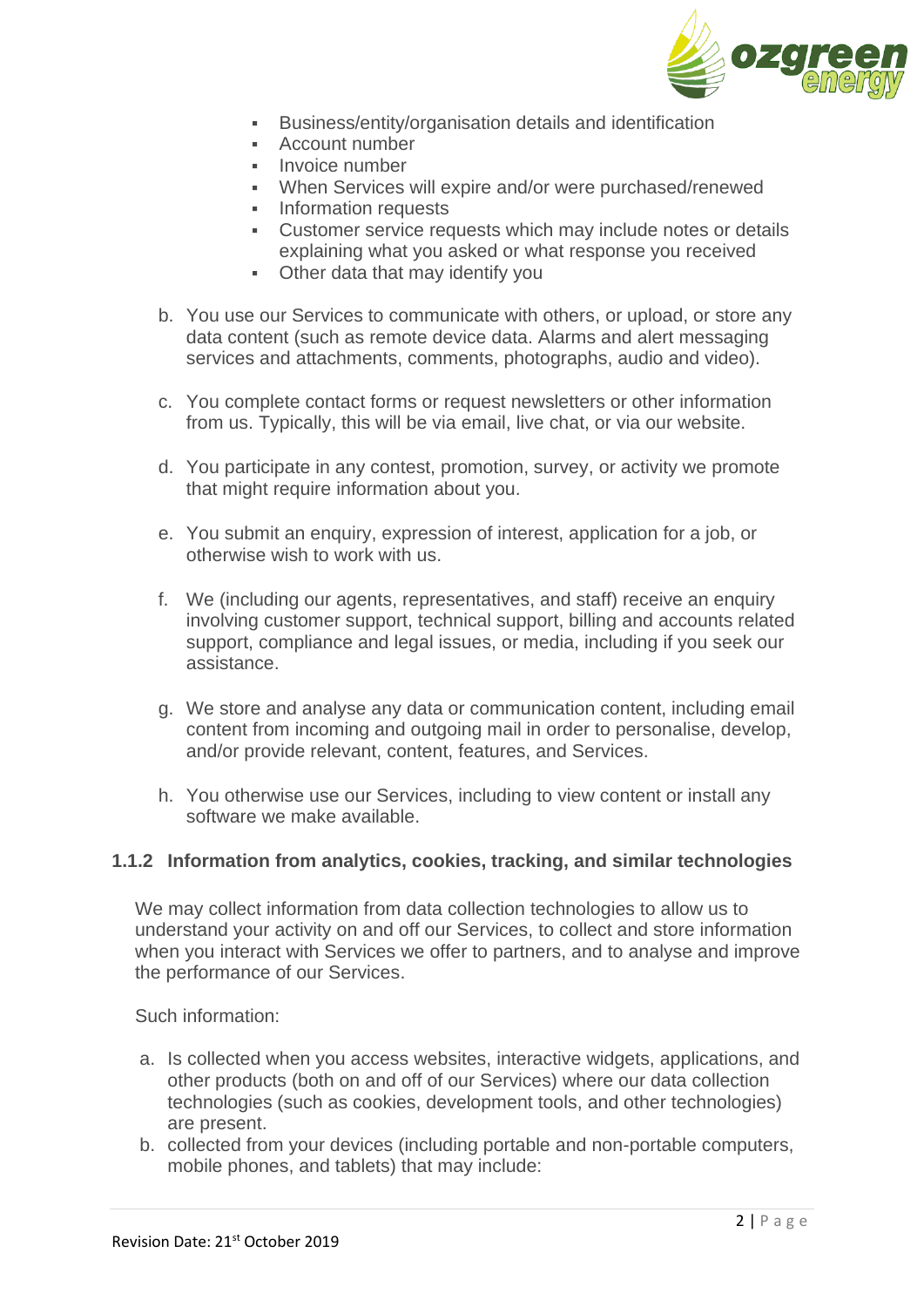

- i) Device specific identifiers and information such as:
	- 1. browser configuration, plugins, and version(s)
	- 2. cookie information
	- 3. device settings
	- 4. Internet Protocol (IP) addresses
	- 5. location information or data capable of being used to approximate location
	- 6. metadata
	- 7. mobile device and advertising identifiers
	- 8. mobile network information
	- 9. operating system type and version
	- 10.software data
- ii) Other information that allows us to recognise your activity across other devices and Services to provide you with personalised experiences and advertising across the devices you use. Consequently, the information we collect may include how you interact with our Services and those of our third-party partners.
- c. Includes data about usage of services (such as language preferences, log files, metadata), as well as browsing behaviour and analytics such as:
	- 1. the type of data content shown to you and your level of engagement (including links clicked)
	- 2. the duration and frequency of your activities
	- 3.the apps or websites you used immediately before and/or after accessing our Services

#### **1.1.3 Information from third parties**

We may collect information about you when we receive it from other users, thirdparties, and affiliates, which we may use to analyse, expand, or update the accuracy of our records, identify new customers, and provide Services that may be of interest to you. Such information may be received:

- a) When you connect your account to third-party services or sign in using a website
- b) From publicly-available sources
- c) When we obtain information from third-parties or other companies, such as those that use our Services. This may include your activity on other sites and apps as well as information those third-parties provide to you or us about their products or services.
- d)

### **1.2. Use of information**

Our website and mobile applications may contain links to third-party websites. We are not responsible for the privacy practices or the content of third-party sites, and as such, we encourage you to read the privacy policy of any website you visit.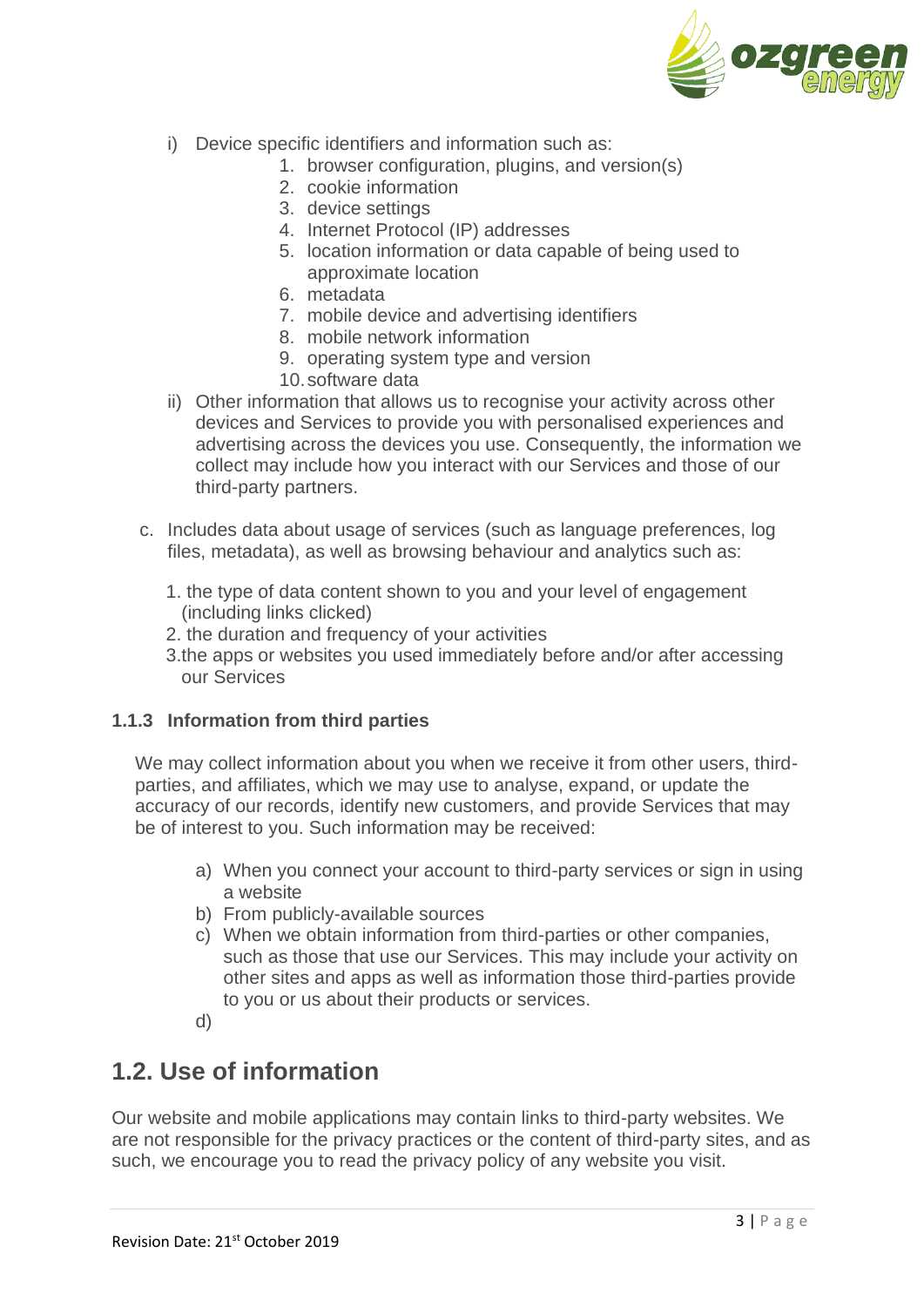

We combine and use information we have about you (including such information collected through and outside of our Services) for the following purposes:

#### **1.2.1 Providing, developing, enhancing and improving Services we may offer or provide to you, such as:**

- Provisioning, activating, setting up and maintaining of Services and features related to the respective Services.
- Improving, maintaining, and optimising the content, operation, and performances of our websites, mobile applications, social media pages, and Services.
- Minimising the occurrence of fraud or abuse of our Services.
- Identifying areas of improvement, possible or required enhancements to Services, errors, and any security risks.
- Analysing your interaction with our Services, your content and other information (such as emails, instant messages, attachments, and other communications), and your interests.
- Associating your activity across our Services and your different devices as well as associating any accounts you may use across our Services.
- Carrying out or supporting promotions.
- Conducting research or supporting innovation.
- Collecting statistics about the overall use of our Services.

This information relates to your purchase, use, and interaction with our Services, and usually consists of data that is aggregated or statistical about how customers use our Services. This information is not usually linked to personal information, but we treat the information as personal to the extent that it is linked to personal information.

- **1.2.2 Contacting you ourselves or through a third-party service provider regarding our Services via email, text messages (such as SMS messages), telephone calls, and automated calls or messages, including when:**
	- Communicating regarding Services you have signed up for or purchased.
	- Communicating offers for additional Services that we think you may value if you consent or to the extent allowed based upon legitimate interests. You are not required to consent in order to purchase Services from us.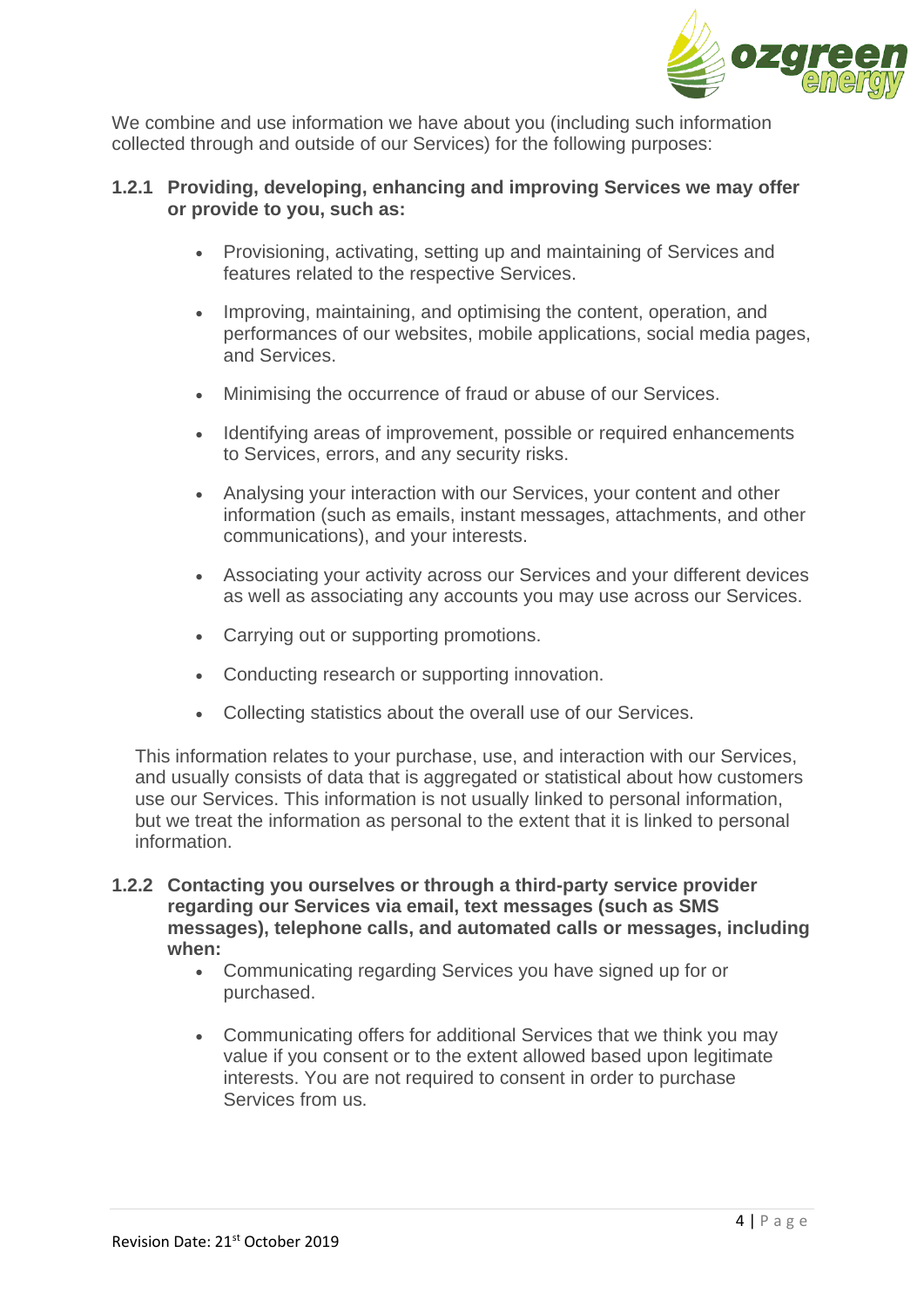

Your communication preferences can be updated with respect to receiving communications from us and/or our partners after signing into your Account Manager.

#### **1.2.3 Transferring your information to another country, such as:**

- If Services are provided to a country other than where our servers are located, your communications with us may result in transferring your personal information across international borders.
- When you contact us by email, telephone, through our website (such as online chat), we may provide you with support from a location outside of your country of origin.

Regardless of the country where you reside, you authorise us to transfer, process, store and use your information in countries other than your own in accordance with this Privacy Policy and to provide you with Services. Some of these countries may not have the same data protection safeguards as the country where you reside.

#### **1.2.4 Legal, regulatory, law enforcement, and other purposes, for which we may access, preserve and disclose information to investigate, prevent, or take- action in connection with:**

- Legal process and legal requests, including subpoena requests, Court orders, and when required by government or government agencies, law enforcement officials, and Courts, tribunals, and other judicial or quasi-judicial bodies to such extent (if any) that we determine in our sole discretion notwithstanding the jurisdiction from which said requirement is imposed.
- Enforcing our Policies and Agreements.
- Allegations or claims that any content violates the rights of third-parties.
- Suspected activity that is unlawful, illegal, or unethical.
- Requests for customer service.
- Technical issues.
- Protecting the rights, property or personal safety of us, our users or the public, including to lessen or prevent a serious and imminent threat to an individual's life or health.
- Establishing or exercising our legal rights or defending against legal claims.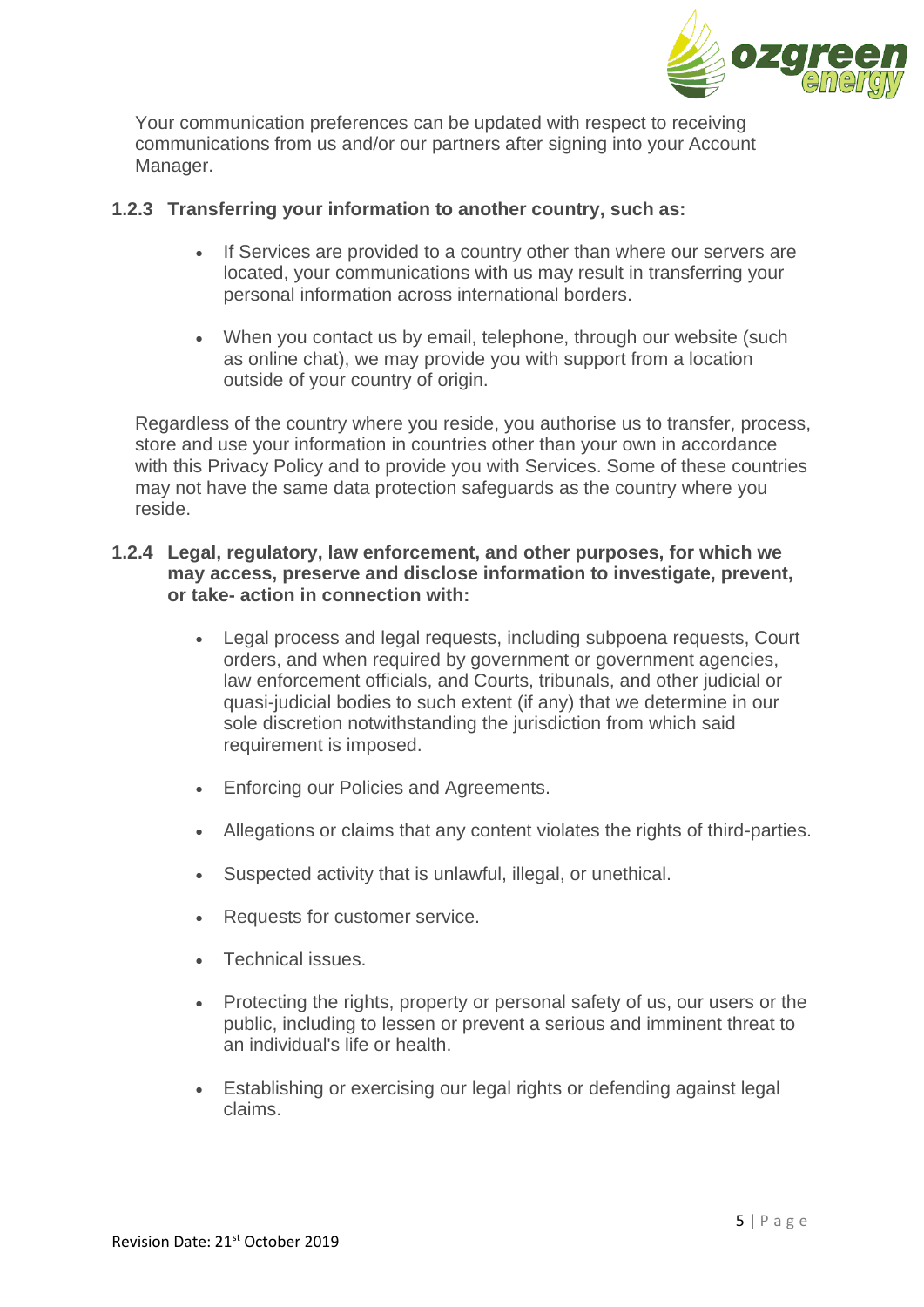

- A request by you to provide you with a copy of your information or to delete your information in accordance with this policy.
- Otherwise complying as required by law.
- **1.2.5 Sharing your information with third parties we trust, and subsidiaries within OzGreen Energy including its personnel, officers, and agents, for them to provide Services or act on our behalf, such as:**
	- Processing payments.
	- Customer service, including to address your requests, and for managing our relationships.
	- Contacting you with marketing information, contests, or surveys.
	- Advertising, location-based Services, search results, and other content consistent with your location settings.
	- A new owner if the ownership or control of any entity or business within OzGreen Energy changes as a result of a merger, acquisition, or sale of assets. This may amount to a complete transfer of the information rather than just sharing the information.

We do not share your personal information for a third party to provide any products or services outside of those requested or as needed on our behalf. These third parties (including subcontractors) would be subject to strict policies or agreements, in that they are prohibited from keeping, processing, sharing, or using your personal information for any purpose other than as they have been specifically contracted for (or without your consent).

#### **1.2.6 Sharing your information with non-affiliated companies who provide us with advertising, analytics, and business support.**

We may share aggregate information with partners, such as publishers, advertisers, measurement analytics, apps, or other companies. For example, we may share information as to the performance, or report on key metrics and statistics related to said activity.

We do not share information that personally identifies you (personally identifiable information is information like name or email address) with such partners.

When you use third-party apps, websites or other products integrated with our Services, they may collect information about your activities subject to their own terms and privacy policies. The information collected does not include certain personal data such as name, address, billing information, etc. but may be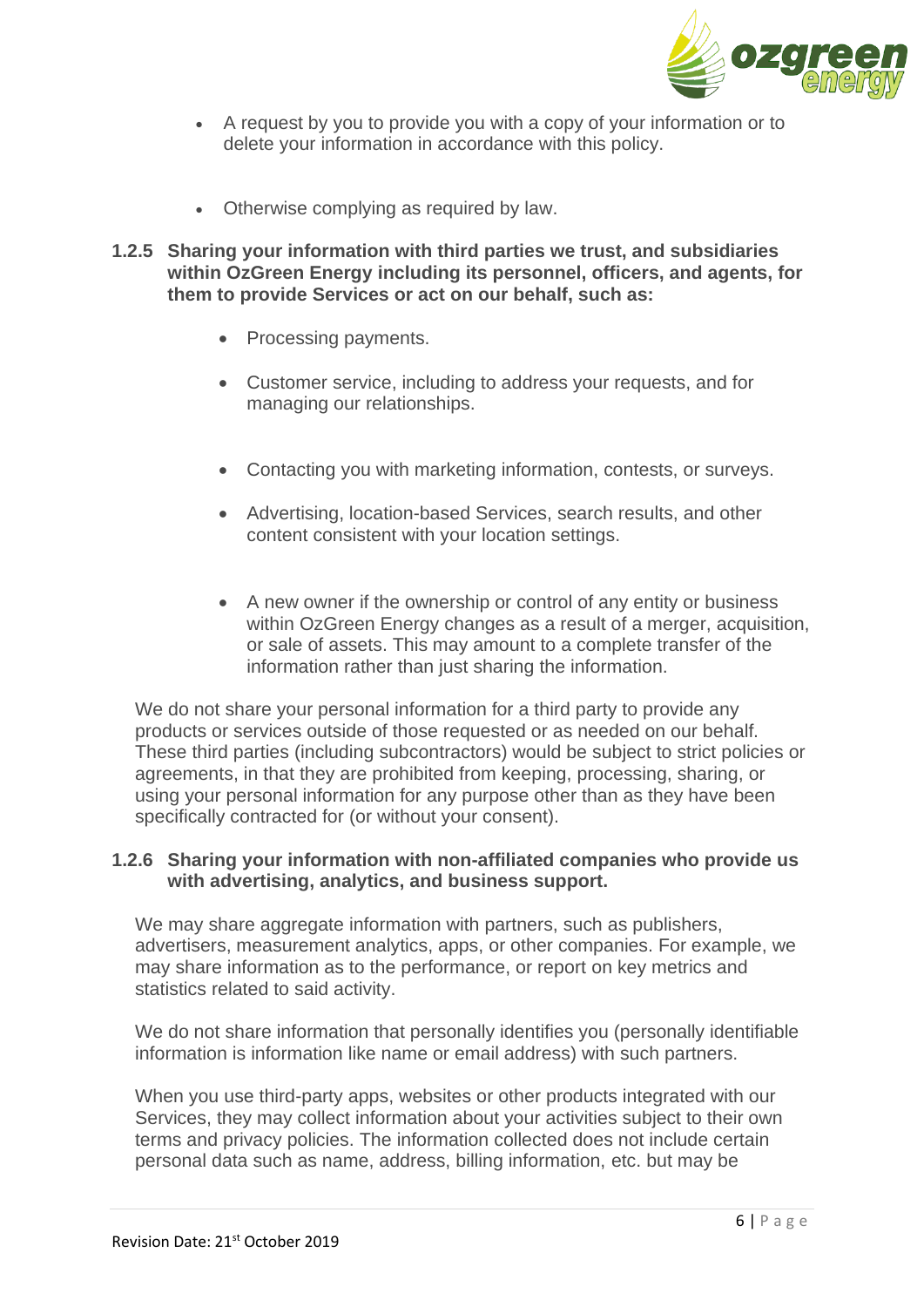

transmitted to and stored by these service partners on servers in a country other than the country in which you reside. or in which we operate.

### **1.3. Deleting or obtaining copy of information**

You can contact us to request a copy of your personal information or delete your information by emailing our Information Security Officer at [privacy@ozgreenenergy.com.au](mailto:privacy@ozgreenenergy.com.au) .The Privacy Officer shall attend to your request on a confidential basis within thirty (30) days of the request being received. Any request for deletion will only be undertaken to the extent that it is no longer necessary for any Services purchased or required for our legitimate business purposes or legal or contractual record keeping requirements worldwide.

Access of your personal information may be refused if:

- Providing access would pose a serious and imminent threat to life or health of a person;
- Providing access would create an unreasonable impact on the privacy of others;
- The request is frivolous and vexatious; or
- Denial of access is authorised or required by law.

#### **1.3.1 Information Security, Storage, and Retention**

We will endeavour to keep your personal information as secure as reasonably possible. Without limitation, registration information is not accessible over the Internet, but only from a secure password-protected internal workstation. Our Internet servers utilise a modern Linux-based operating system that is maintained with the latest available security patches and updates.

The security of your personal information is important to us. When you enter sensitive information (such as a credit card number) on our order forms, we encrypt the transmission of that information using Transport Layer Security (TLS), the successor to Secure Sockets Layer (SSL).

We follow the strict standards set out by the Payment Card Industry (PCI) Security Standard to store and protect the personal data we collect, both during transmission and once we receive it. We also adhere to ISO 27001 in the adoption of a business wide Information Security Management System (ISMS) to ensure information security is at the forefront of all aspects of business operations. However, as no method of transmission over the Internet, or method of electronic storage, is 100% secure, we cannot guarantee its absolute security. If you have any questions about security on our website, you can contact us at [privacy@ozgreenenergy.com.au](mailto:privacy@ozgreenenergy.com.au).

We retain personal data only for as long as necessary to provide the Services you have requested and thereafter for a variety of legitimate, legal, or business purposes. These might include retention periods of up to six (6) years: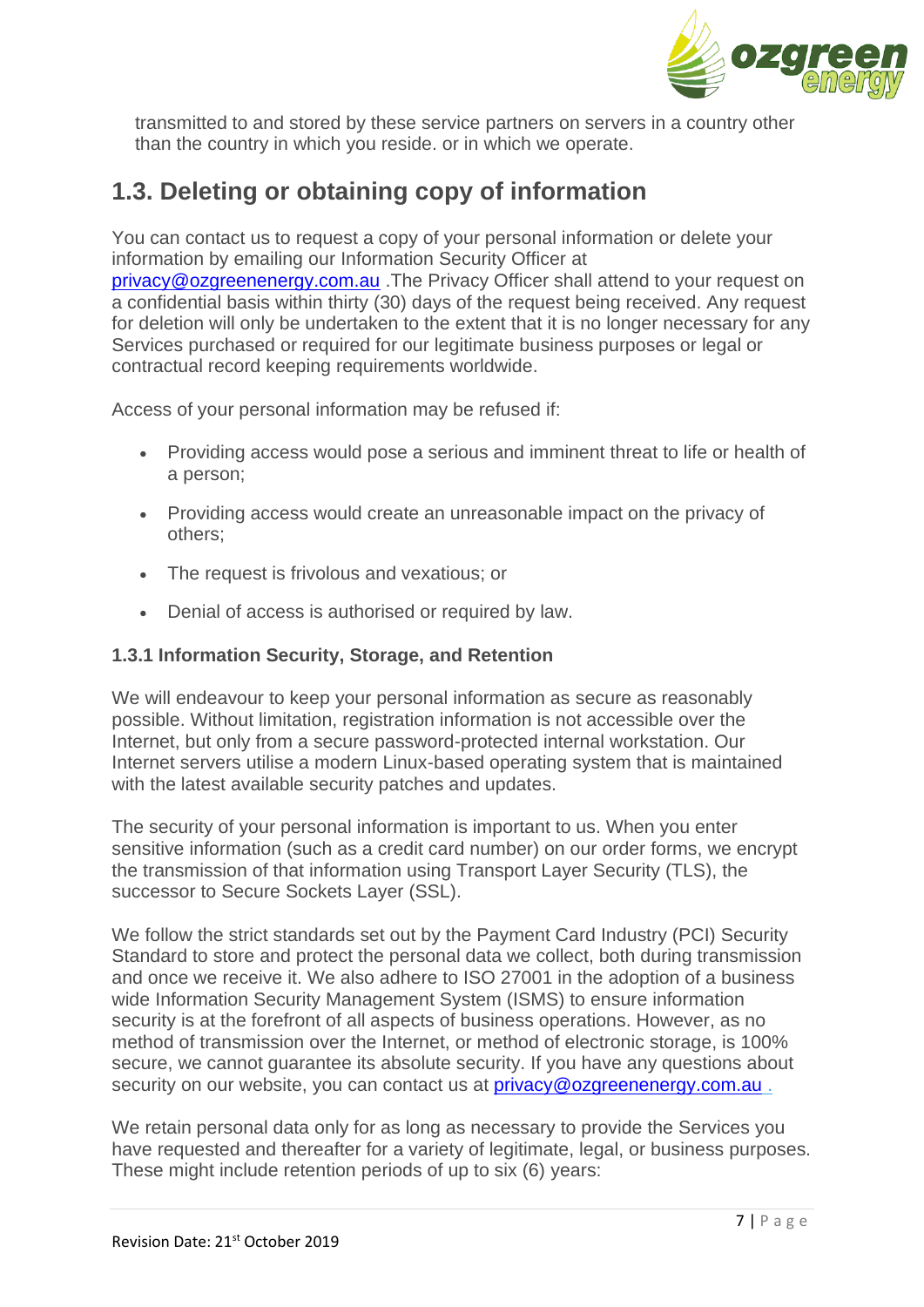

- mandated by law, contract or similar obligations applicable to our global business operations;
- for preserving, resolving, defending or enforcing our legal/contractual rights, and/or resolving disputes; or
- needed to maintain adequate and accurate business and financial records.

If you have any questions about the security or retention of your personal data, you can contact our Information Security Officer at [privacy@ozgreenenergy.com.](mailto:privacy@ozgreenenergy.com)

### **1.4 Information Quality**

We will use all reasonable endeavours to ensure the accuracy and quality of the information collected about you. If your personal information changes, or if you no longer desire our service, you may correct, update, amend, or deactivate your account by emailing us at [admin@ozgreenenergy.com.au](mailto:admin@ozgreenenergy.com.au).

Alternatively, you can contact us via other avenues specified on our [Contact](https://www.tracwater.com.au/contact-us)  [Us](https://www.tracwater.com.au/contact-us) page. Should personal information that you know has been collected about you change, it is your responsibility to bring the changes to our attention.

### **1.5 Tracking technologies**

We may use cookies to remember users' settings and for authentication. Users can control the use of cookies at the individual browser level. If you reject cookies, you may still use our website, but your ability to use some features or areas of our website may be limited.

We, and/or our partners, affiliates, or analytics or service providers, may use tracking technologies such as cookies, beacons, tags, and scripts to analyse trends, administer the website, track users' movements around the website, and to gather demographic information about our user base as a whole. We may receive reports based on the use of these technologies from these companies on an individual or aggregated basis.

As is true of most web sites, we gather certain information automatically and store it in log files. This information may include internet protocol (IP) addresses, browser type, internet service provider (ISP), referring/exit pages, operating system, date/time stamp, and clickstream data.

We do link this automatically-collected data to personal information. IP addresses are tied to personal information for the purposes of logging site actions (updating information, buying products, etc.) so that in the event of a bug or a dispute, we can review the actions taken that led to the outcome and attempt to reproduce the issues.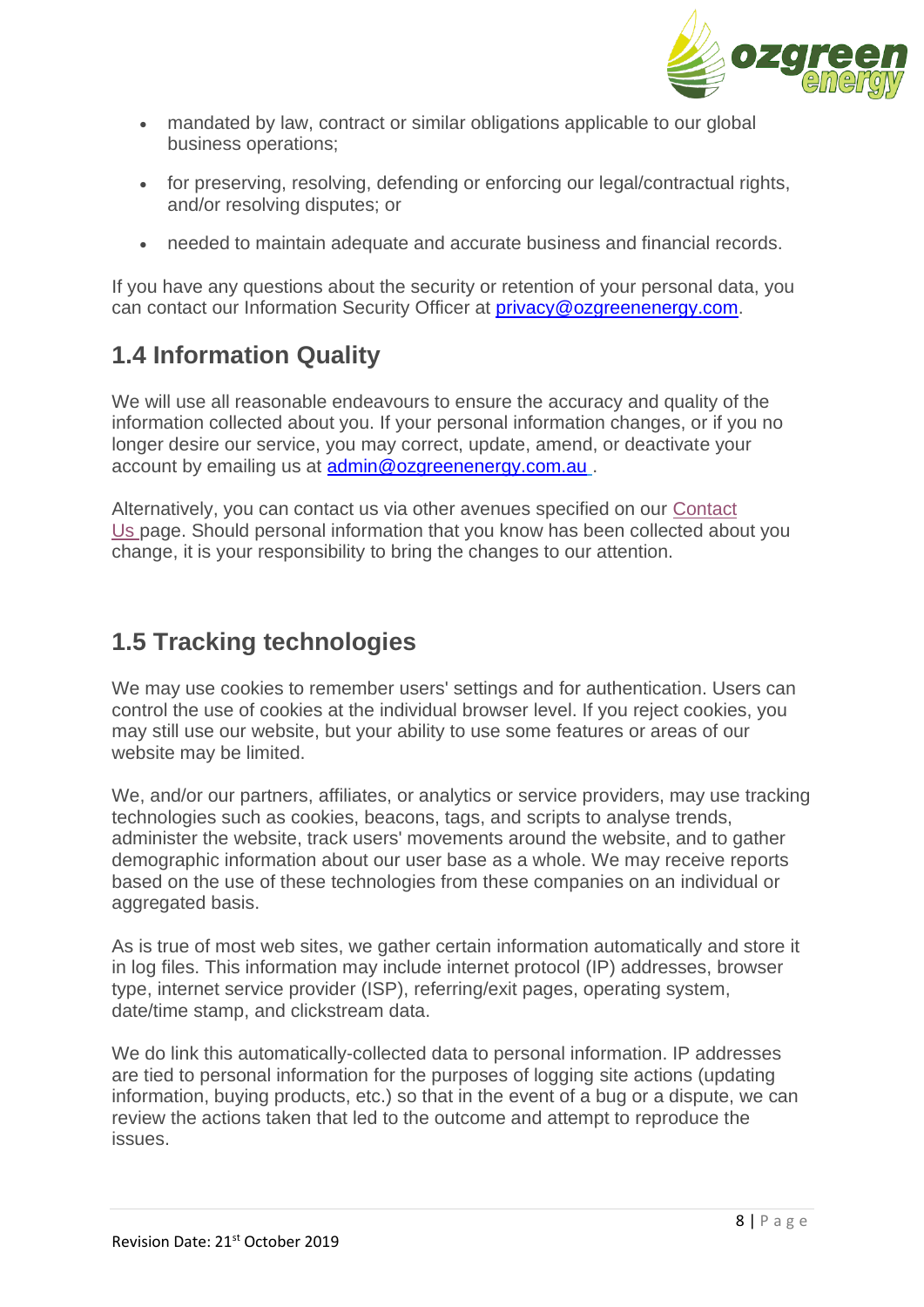

Some browsers allow you to automatically notify websites you visit not to track you using a "Do Not Track" signal.

There is no consensus among industry participants as to what "Do Not Track" means in this context. Like many websites and online services, we currently do not alter our practices when we receive a "Do Not Track" signal from a visitor's browser. To find out more about "Do Not Track," you may wish to visit [www.allaboutdnt.com.](http://www.allaboutdnt.com/)

### **1.6 Behavioural targeting**

We may partner with a third-party ad network to either display advertising on our website or to manage our advertising on other sites. Our ad network partner may use cookies and Web beacons to collect non-personal information about your activities on this and other websites to provide you targeted advertising based upon your interests.

### **1.7 Sensitive information**

We will not collect information revealing your racial or ethnic origin, political opinions, religious or philosophical beliefs, trade-union membership, or details of health, disability or sexual activity or orientation, unless compelled to do so by law.

### **1.8 Social media widgets**

Our website may include Social Media Features, such as the Facebook 'Like' button and Widgets, the 'Share this' button or interactive mini-programs that run on our website. These Features may collect your IP address, which page you are visiting on our website, and may set a cookie to enable the Feature to function properly. Social Media Features and Widgets are either hosted by a third party or hosted directly on our website. Your interactions with these Features are governed by the privacy policy of the company providing it.

### **1.9 Import contacts**

You can import contacts from your email account address book(s) to invite your contacts to join our website. We collect the username and password for the email account(s) from which you wish to import contacts, and we will only use your username(s) and password(s) for the purpose of importing contacts.

### **1.10 Use of Non-personal information**

You acknowledge and agree that any testimonials or feedback you provide to us may be used for training and/or marketing purposes. We reserve the right to use any testimonials or feedback for any purpose at our sole discretion. You acknowledge and agree that any feedback you provide may be shared with third parties via social media and associated programs.